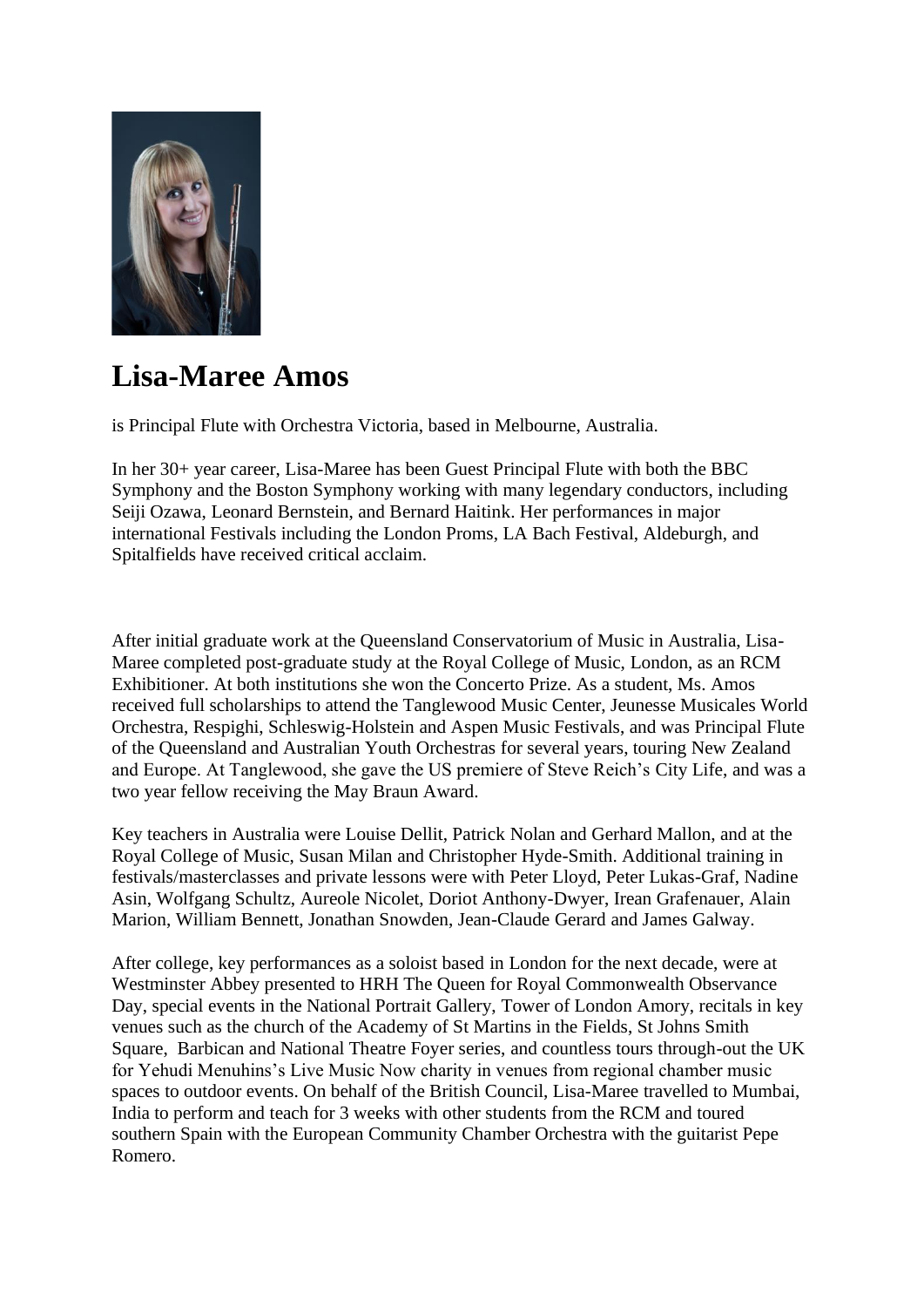Lisa-Maree started her professional orchestral career performing as Guest Principal Flute with the BBC Symphony in the London Prom Concerts at the age of 21, and soon developed a varied freelance career alongside several years of touring as a member of the D'Oyly Carte Opera Company, and with the Royal Ballet Sinfonia and many other visiting touring ballet and opera companies, chamber music, solo engagements and other concerts/opera work with Opera North, Welsh National Opera, Bournemouth Symphony and Sinfonetta and regular performances in the Royal Opera House, Barbican Centre, Southbank halls and Royal Albert Hall.

Lisa-Maree has received awards and prizes from the Royal College of Music, London; Tanglewood Music Center, USA; Countess of Munster Fund, UK; English Speaking Union, UK; Royal Overseas League Music Competition, UK; East West Artists New York Competition. She has reached the finals of auditions and received trials for San Francisco Symphony (Principal), Los Angeles Philharmonic (Piccolo), San Francisco Opera (Piccolo), BBC Symphony(Co-Principal), Opera North (second flute) and the Royal Scottish National Orchestra (second flute).

As a member of the contemporary music ensemble "Jane's Minstrels", she toured California, Scandinavia and the UK, making radio broadcasts and recordings, and her London Wigmore Hall debut in 2003. This ensemble was on the cutting edge of new music and frequently performed and collaborated with composers, and also was in residence at UC Santa Barbara, and performed Schoenberg's Pierrot Lunaire at the famous Monday Evening Concerts held in the Los Angeles County Museum of Art. Further recordings, performances and broadcasts throughout the USA have been with the Los Angeles Flute Quartet, and her partnership with husband Peter Sheridan, in their ensemble, The Married Flutes, including an invitation to the San Francisco Green Room Series, and concerts in Schoenberg Hall at UCLA and Zipper Hall at the Colburn School of Music.

She has performed in the National Flute Conventions twice in Las Vegas and San Diego, several Australian Flute Conventions, as a featured artist at the Trinity Church Recitals in New York, and part of the Spotlight Series at the Melbourne Recital Centre . Lisa-Maree has also been a featured teacher at the Hong Kong Flute Centre.

Lisa-Maree can be heard regularly on ABC Classic FM and 3MBS, and internationally has been featured on WQXR New Sounds in New York featuring the music of Alex Shapiro with the Los Angeles Flute Quartet, and Classic FM in the UK in live broadcasts from venues such as Abbey Road Studios, Royal Albert Hall, to Melbourne's State Theatre and the Sydney Opera House. Her recordings feature chamber music collaborations for labels NMC and Move Records and orchestral performances for ABC Classics.

For a decade Lisa-Maree served as Principal Flute with the Colorado Music Festival based in Boulder Colorado, performing concertos by Nielsen, Mozart, JS Bach, Thea Musgrave and with guitarist Eliot Fisk a new concerto by Augusta Read-Thomas, in addition to her symphony & chamber music duties. During this time split between living and working in New York, Arizona and California, Lisa-Maree served as Principal Flute with the Phoenix Opera and the Sante Fe Symphony as well as freelancing as Guest Principal with the Pacific Symphony, Pasadena Symphony, and the Bay City orchestras.

After an extensive 22-year international performing career, Ms Amos returned to Australia as Principal Flute of Orchestra Victoria, where she enjoys a variety of musical activities